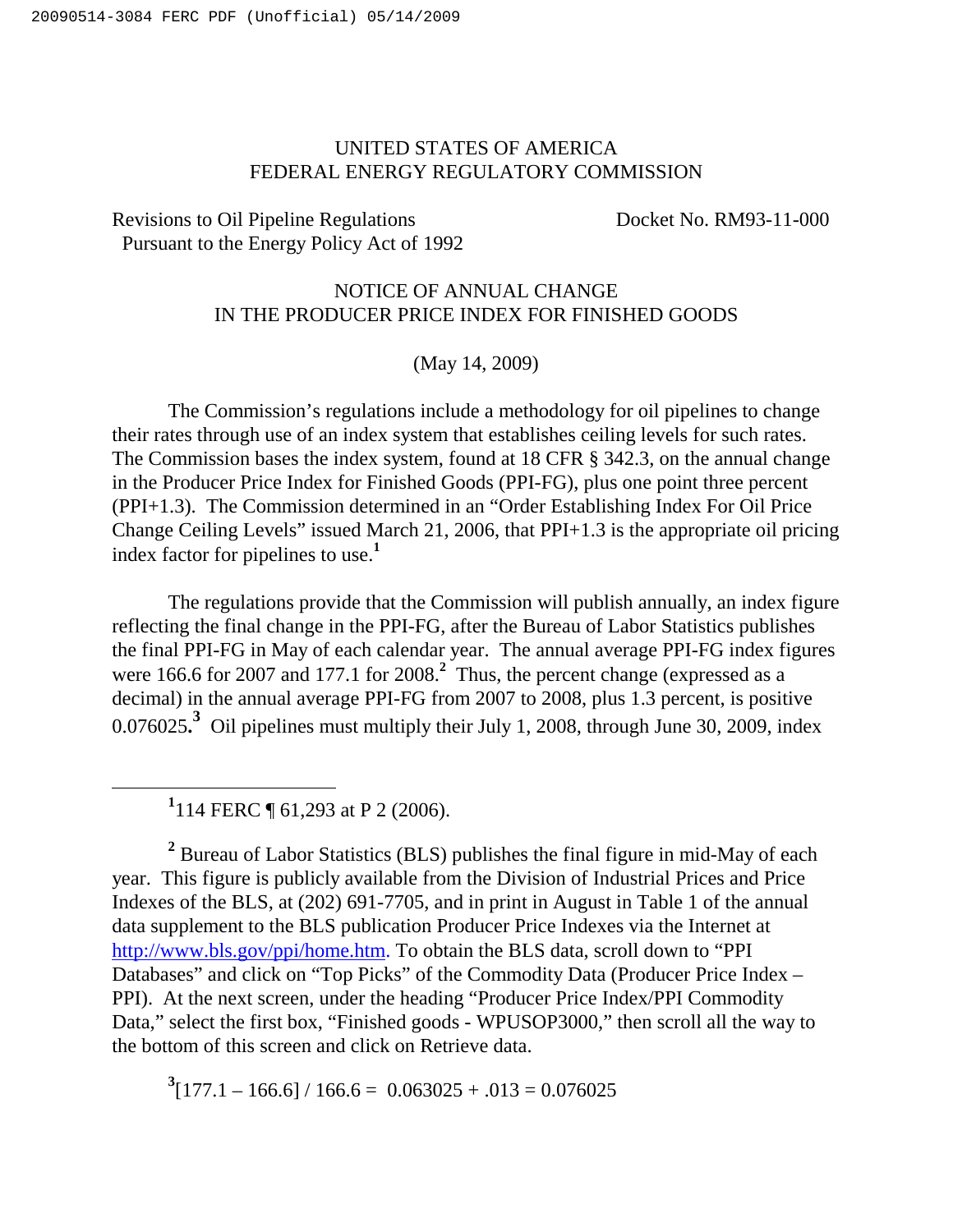Docket No. RM93-11-000 - 2 -

ceiling levels by positive 1.076025 **<sup>4</sup>** to compute their index ceiling levels for July 1, 2009, through June 30, 2010, in accordance with 18 CFR § 342.3(d). For guidance in calculating the ceiling levels for each 12 month period beginning January 1, l995, **5** see Explorer Pipeline Company, 71 FERC 61,416 at n.6 (1995).

In addition to publishing the full text of this Notice in the Federal Register, the Commission provides all interested persons an opportunity to view and/or print this Notice via the Internet through FERC's Home Page (http://www.ferc.gov) and in FERC's Public Reference Room during normal business hours (8:30 a.m. to 5:00 p.m. Eastern time) at 888 First Street, N.E., Room 2A, Washington D.C. 20426. The full text of this Notice is available on FERC's Home Page at the eLibrary link. To access this document in eLibrary, type the docket number excluding the last three digits of this document in the docket number field and follow other directions on the search page.

User assistance is available for eLibrary and other aspects of FERC's website during normal business hours. For assistance, please contact the Commission's Online Support at 1-866-208-3676 (toll free) or 202-502-6652 (e-mail at FERCOnlineSupport@ferc.gov), or the Public Reference Room at (202) 502-8371, TTY (202)502-8659. E-Mail the Public Reference Room at public.referenceroom@ferc.gov.

> Kimberly D. Bose, Secretary.

 $^{4}$ 1 + 0.076025 = 1.076025

**<sup>5</sup>** For a listing of all prior multipliers issued by the Commission, see the Commission's website, www.ferc.gov. The table of multipliers can be found under the headings "Oil" and "Index."